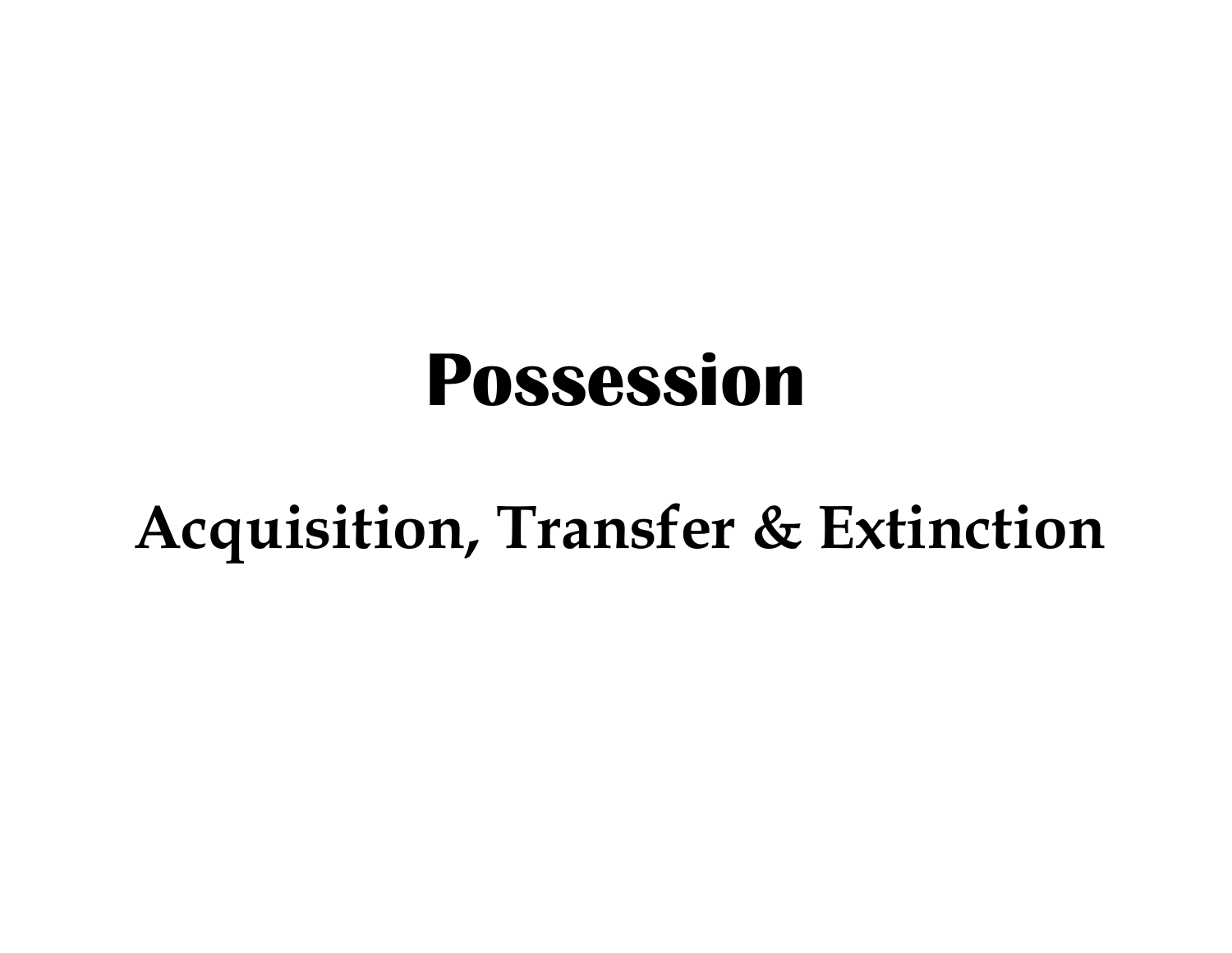### In this Session:

- o Acquisition of Possession
- o Transfer of possession
- o Defects of possession
- o Extinction of possession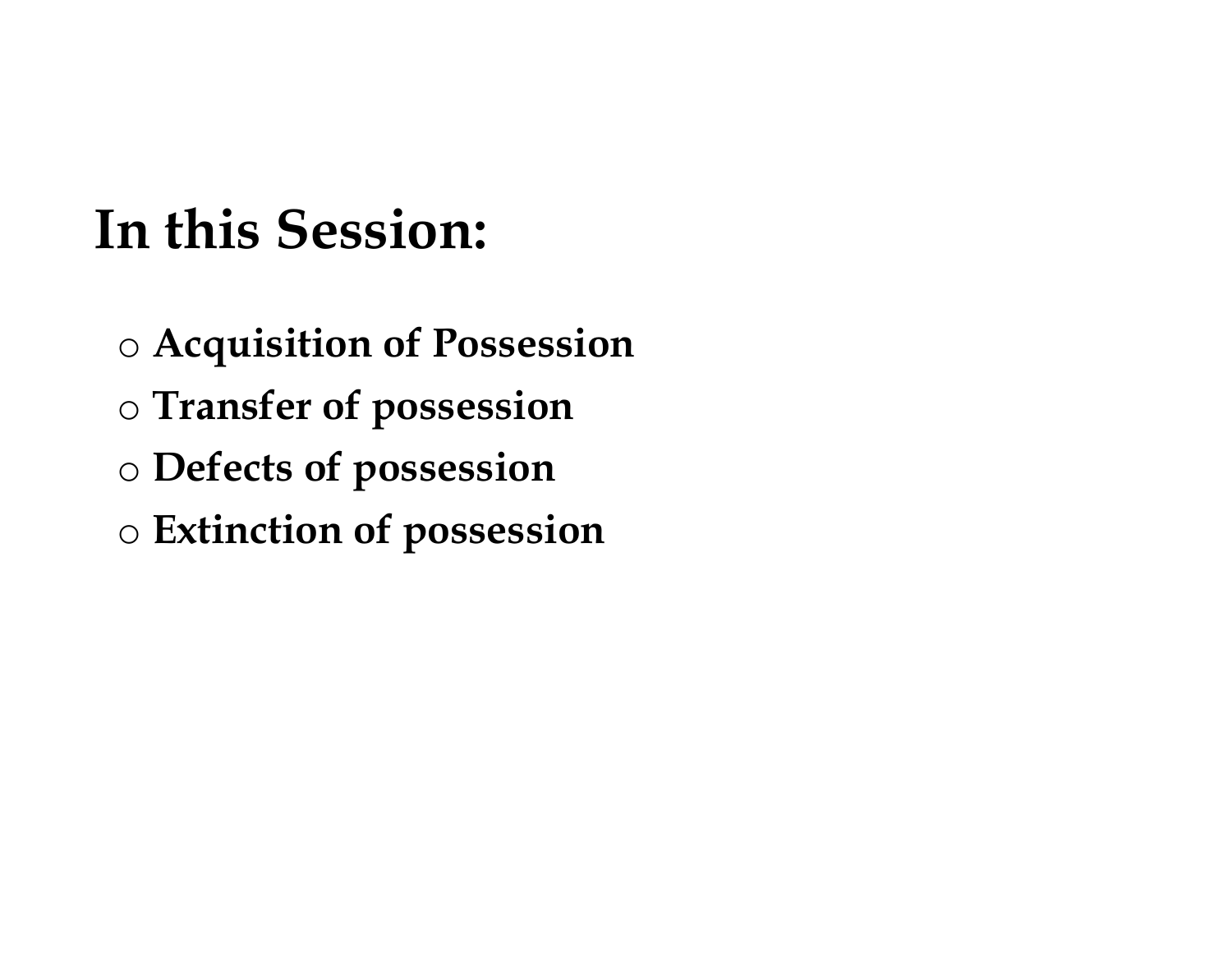### Acquisition of Possession

- How does one become possessor in the legal sense of the term?
- There are three legally known methods of acquisition of possession. Possession can be acquired by: [U1S1t1ON Of POSSeSS1ON]<br>Iow does one become possessof<br>the term?<br>There are three legally known r<br>cquisition of possession. Posse<br>cquired by:<br>a) Occupation (taking)<br>b) Delivery<br>c) Operation of the law Iow does one become possessof<br>the term?<br>There are three legally known requisition of possession. Posse<br>cquired by:<br>a) Occupation (taking)<br>b) Delivery<br>c) Operation of the law (Iow does one become possessof<br>f the term?<br>There are three legally known requisition of possession. Posse<br>cquired by:<br>a) Occupation (taking)<br>b) Delivery<br>c) Operation of the law
	-
	-
	-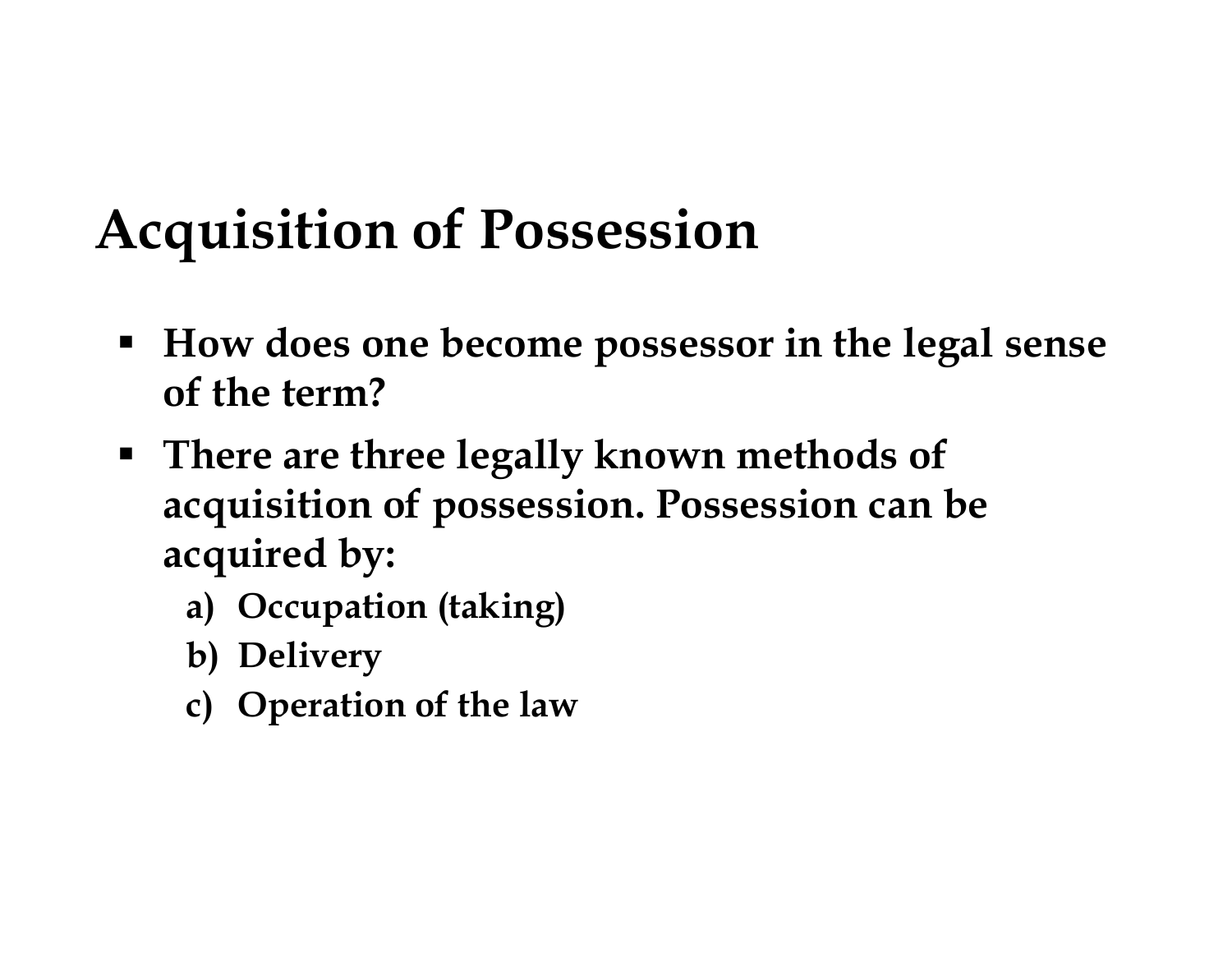- 
- **Acquisition of Possession ...ctd.**<br> **a)** Acquisition of possession by *occupation*<br> **•** This is the acquiring or taking possession of a thing<br>
without a previous possessor or without the consent of a This is the acquiring or taking possession of a thing without a previous possessor or without the consent of a previous possessor. This may be:
	- *Original:* when the thing being taken control of had no previous possessor. This relates to things without master res nullies susceptible of appropriation & res derelictae (abandoned things).

A person who occupies such things acquires possession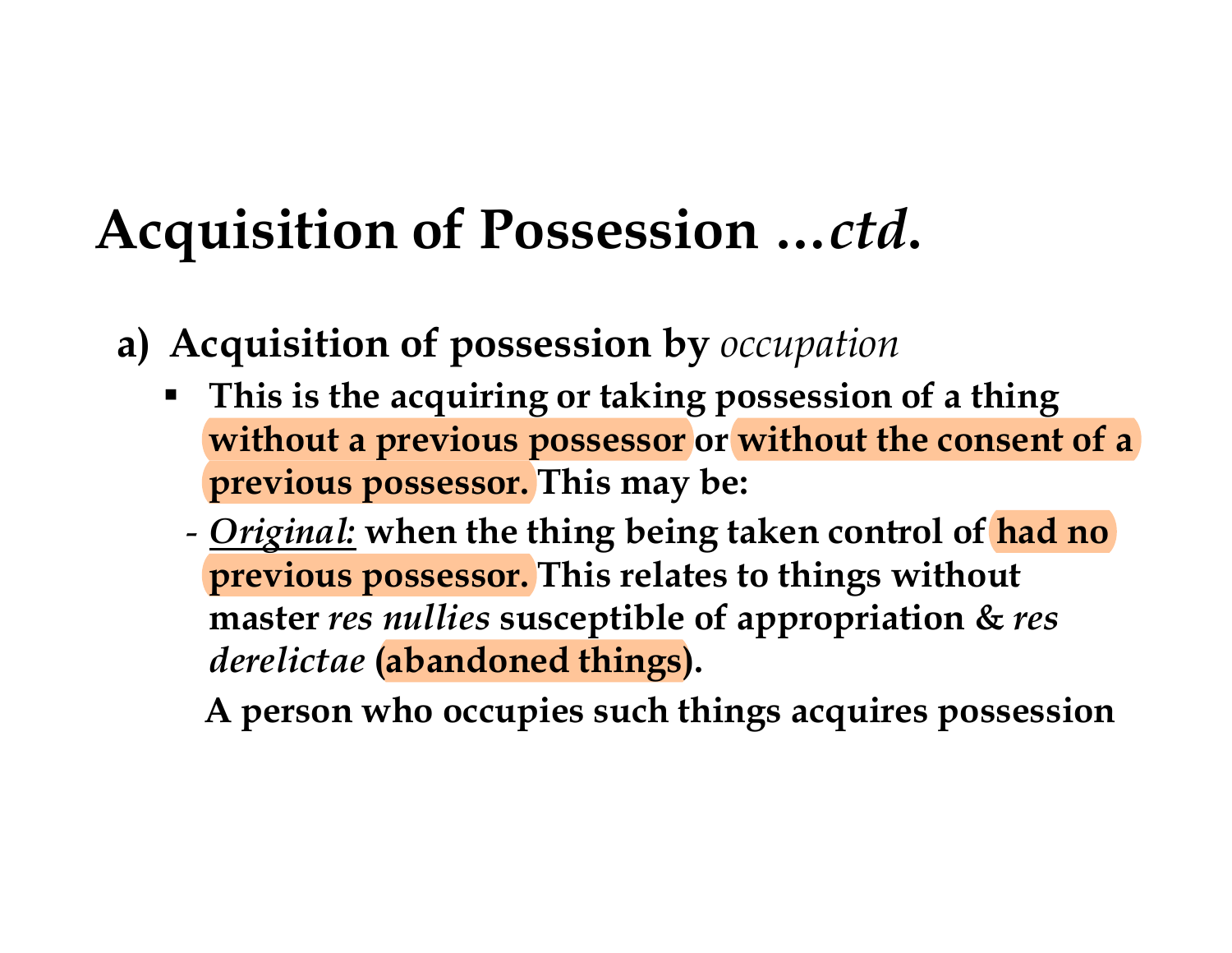- 
- **Solutifion of Possession ...** *ctd.*<br>
Acquisition of possession by *occupation ... ctd.*<br>
 <u>Derivative</u>: when a person occupies an object which has<br>
possessor but **against the will of such possessor.**<br>
Such form occupati Such form occupation are normally wrongful and the possession defective.
	- No specific provision on possession expressly indicates the possibility of acquiring possession by occupation.
	- The possibility of original occupation (occupation of masterless objects is implicitly indicated in Arts 1151-1157
	- Arts 1146 & 1148 seem to suggest about the possibility of acquiring possession by taking against the will of another. But, the possession is defective.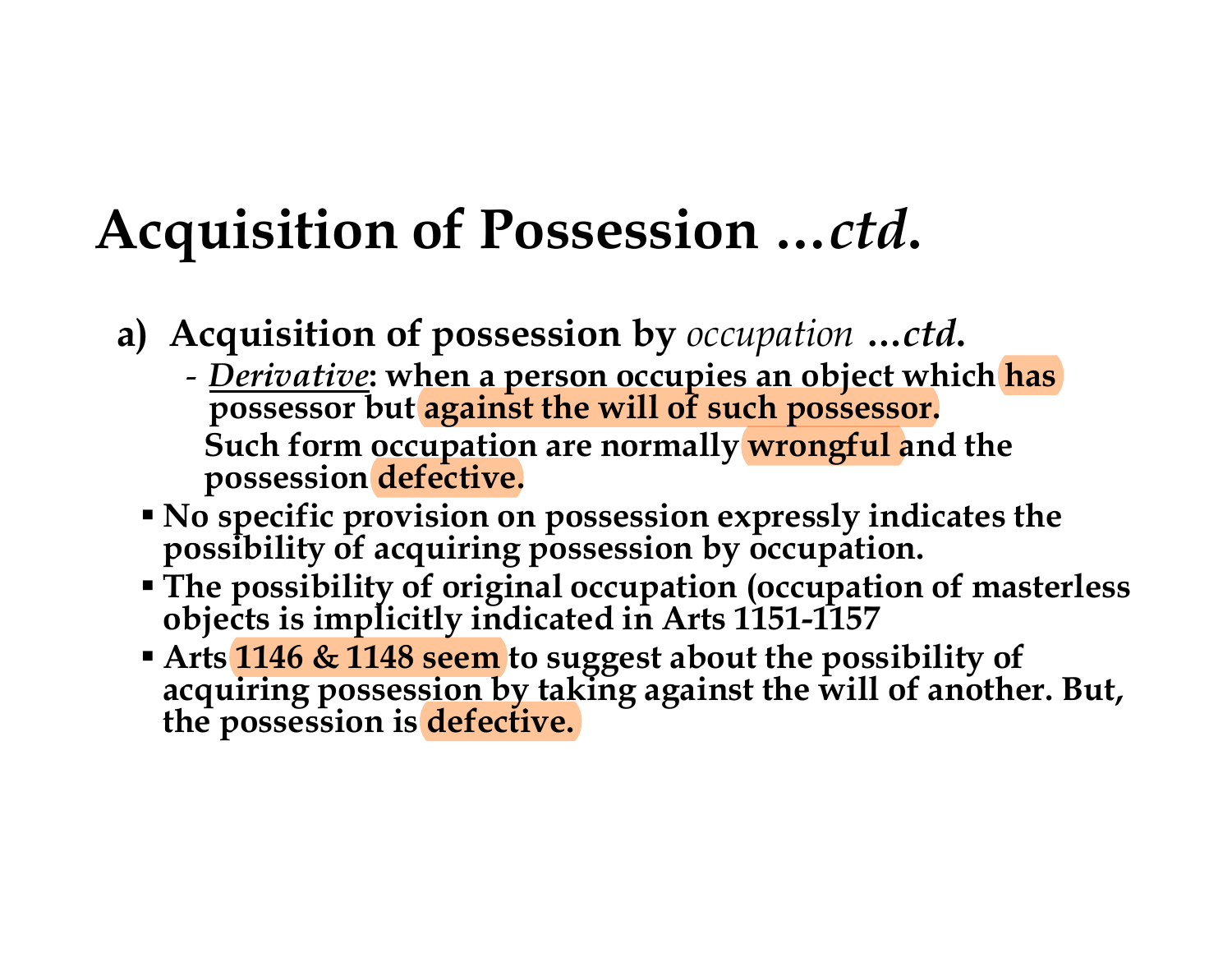- 
- **Solutified Set of Possession ...ctd.**<br> **b)** Acquisition of possession by *delivery*<br>
 This form of acquisition of possession takes place where<br>
a person acquires control of a thing which has a<br>
person acquires control of - This form of acquisition of possession takes place when a person acquires control of a thing which has a possessor but with the consent and cooperation of such possessor. This can be: Actual Delivery or Constructive (Symbolic) Deliver **Later Conformal Conformal Conformal Conformal Acceptision of possession by** *delivery***<br>
- This form of acquisition of possession takes place where a person acquires control of a thing which has a possessor but with <b>the co** rquisition of possession by *delivery*<br>This form of acquisition of possession takes place when<br>a person acquires control of a thing which has a<br>possessor but with the consent and cooperation of such<br>possessor. This can be:
	- possession. It involves the actual transfer of object from or on deposit.
		- This way of acquiring possession is recognized in Art 1143.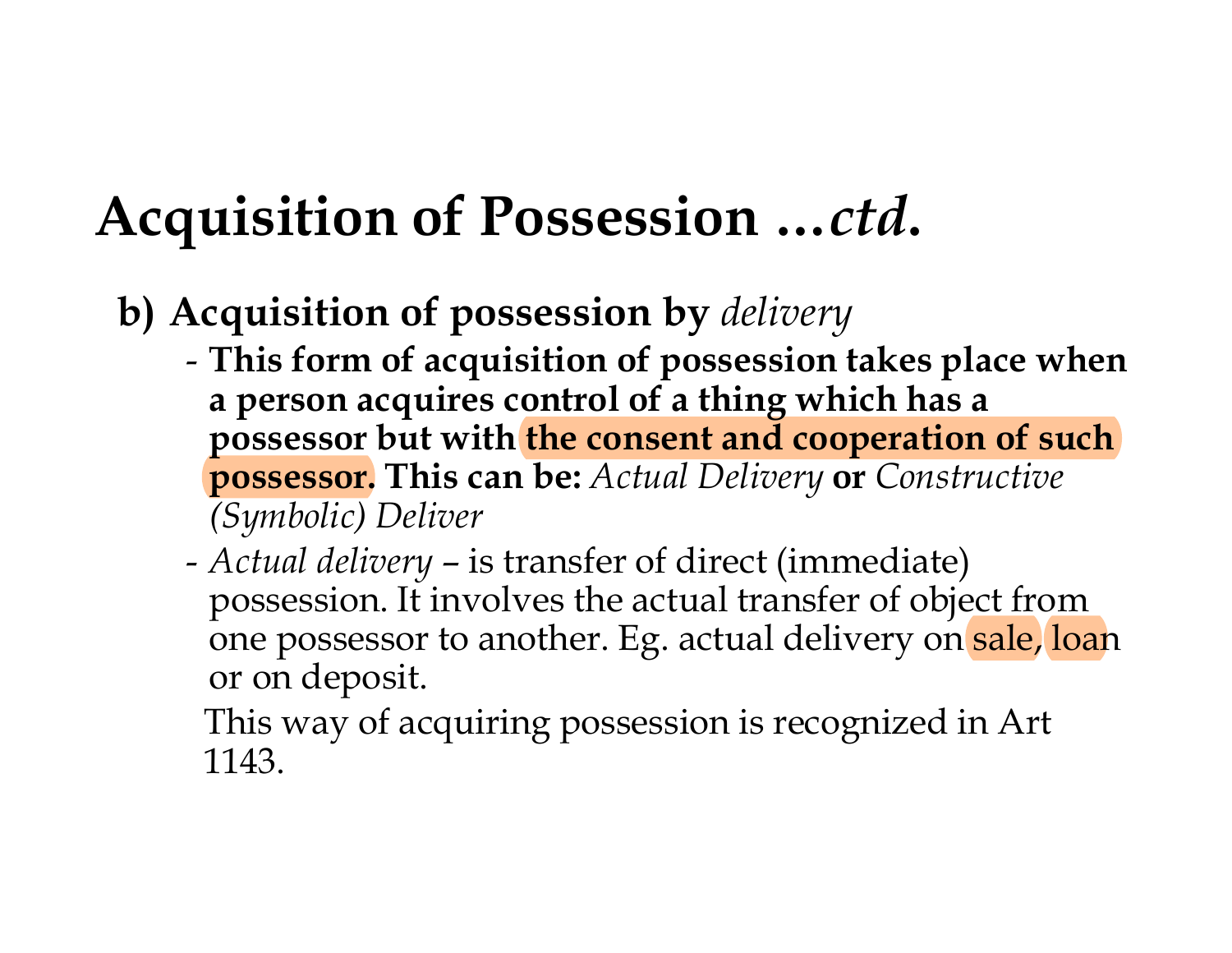- **Acquisition of Possession ...ctd.**<br>b) Acquisition of possession by *delivery ....ctd.*<br>- Constructive (Symbolic) delivery here there is no<br>change in the position of direct possession/possessor<br>there is only transfer (cr change in the position of direct possession/possessor there is only transfer (creation of ) indirect possession. This may take any of the following forms: puisition of possession by *delivery* ....ctd.<br> *Constructive (Symbolic) delivery* – here then<br>
hange in the position of direct possession/p<br>
here is only transfer (creation of ) indirect<br>
ossession. This may take any of t quisition of possession by *delivery* ....*ctd*<br> *constructive* (*Symbolic) delivery* – here the<br> *hange in the position of direct possession*<br>
nere is only transfer (creation of ) *indirect*<br> *ossession*. This may take an
	-
	-
	- o Attornment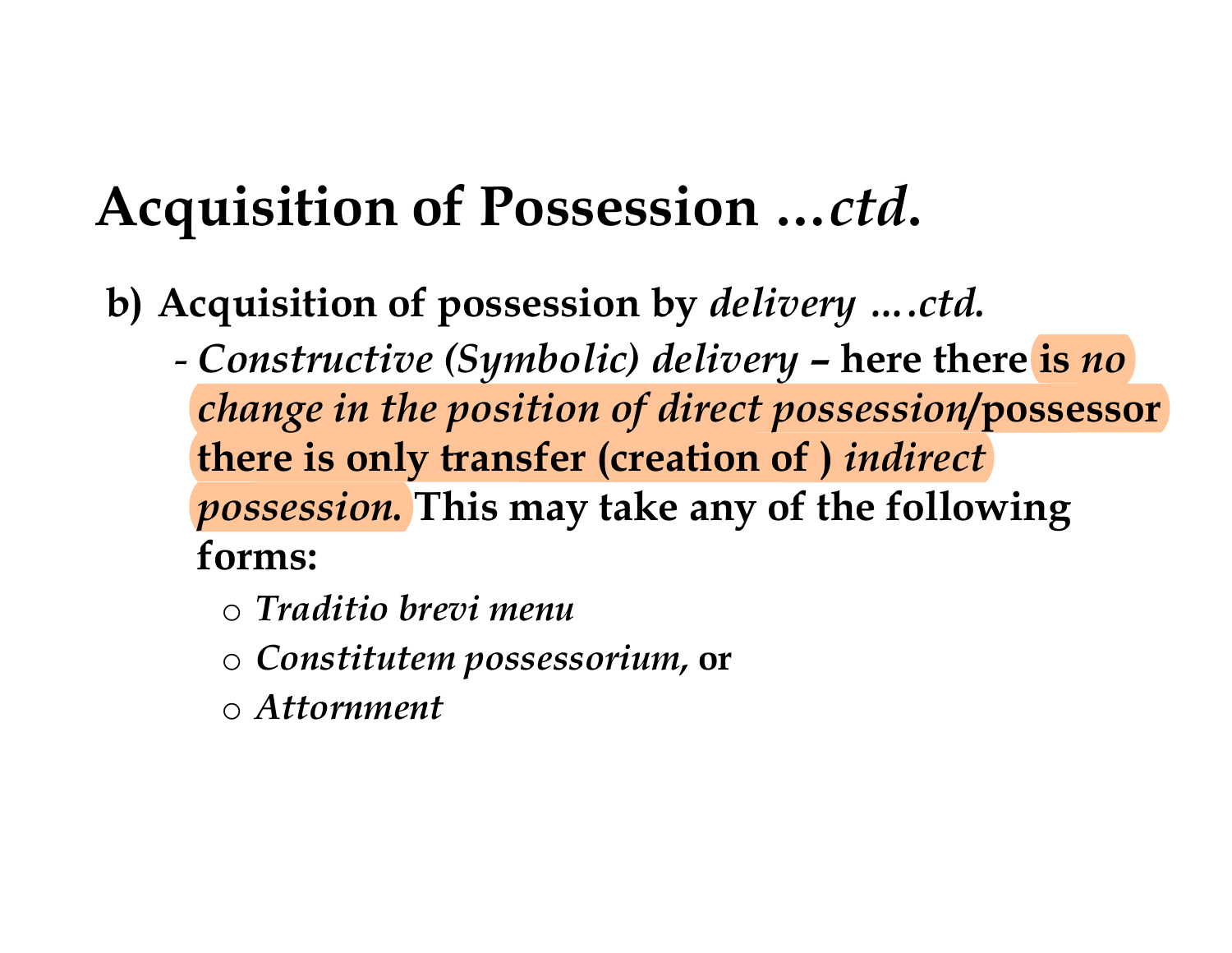- 
- Acquisition of Possession ...ctd.<br>
b) Acquisition of possession by *delivery ....ctd.*<br>
o *Traditio brevi menu* refers to the surrender of indirect<br>
possession to the one who is in direct possession of the<br>
Eg. If I sale **Calcularition of Possession ...ctd.**<br> **Calcularity of possession by** *delivery* **....ctd.**<br>  $\circ$  Traditio brevi menu – refers to the surrender of indirect<br>
possession to the one who is in direct possession of the thing.<br>
E possession to the one who is in direct possession of the thing. **Establish of Possession ...ctd.**<br>
Sition of possession by *delivery* ....ctd.<br> *ditio brevi menu* – refers to the surrender of indirect<br>
session to the one who is in direct possession of the thing.<br>
Eg. If I sale a thing **Example:**<br> **Art 1147(1) Of POSSession by delivery ....ctd.**<br>
aditio brevi menu - refers to the surrender of indirect<br>
session to the one who is in direct possession of the thing.<br>
Eg. If I sale a thing with whom I depo

**Constitution of Possession ...ctd.**<br>
Constitution of possession by delivery ....ctd.<br>
Constitutio brevi menu - refers to the surrender of indirect<br>
possession to the one who is in direct possession of the thing.<br>
Eg. If o Constitutem possessorium: this is the converse of *traditio brevi* menu. It refers to the transfer of *indirect* possession while the direct possession remains with the transferor. Art 1145(1) **IUISITION OT P'OSSESSION** ...CTA.<br>
quisition of possession by *delivery* ....ctd.<br> *Traditio brevi menu* – refers to the surrender of indirect<br>
possession to the one who is in direct possession of the thing.<br>
Eg. If I sa Traditio brevi menu – refers to the surrender of indirect possession to the one who is in direct possession of the thing.<br>Eg. If I sale a thing with whom I deposited  $\Delta t$  1147(1) - recognizes this modality of transferrin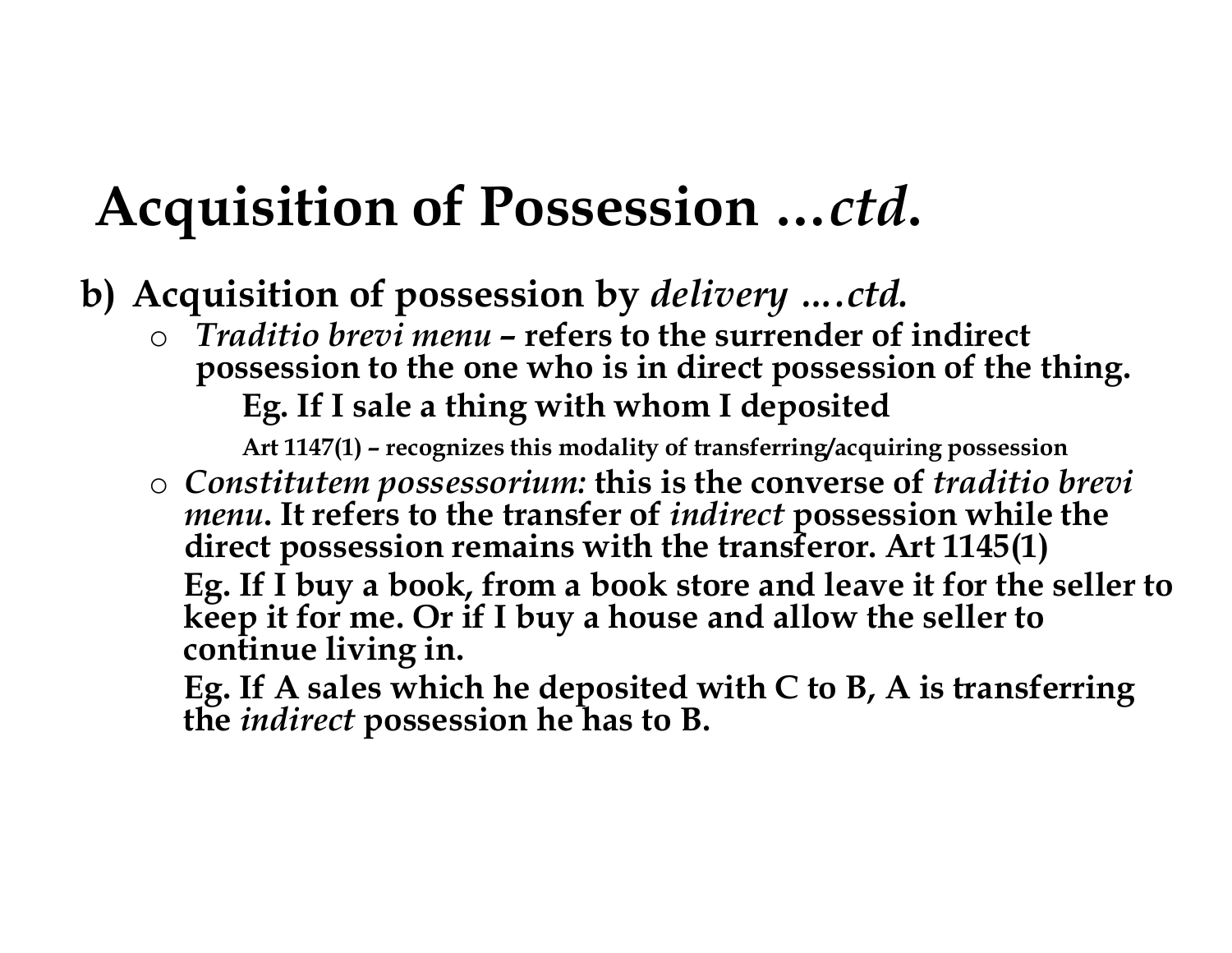# Acquisition of Possession …ctd. Acquisition of Possession ...*ctd*.<br>b) Acquisition of possession by *delivery ....ctd.*<br>Attornment: refers to the transfer of *indirect* possession.

Attornment: refers to the transfer of *indirect* possession (from A) to another person (to B) while the *direct* possession is in the hand of a third person (with C). Art 2831 **quisition of Possession ...ctd.**<br>quisition of possession by *delivery ....ctd.*<br>Attornment: refers to the transfer of *indirect* possession<br>(from A) to another person (to B) while the *direct* possessi<br>is in the hand of a transferring the indirect possession he has to B.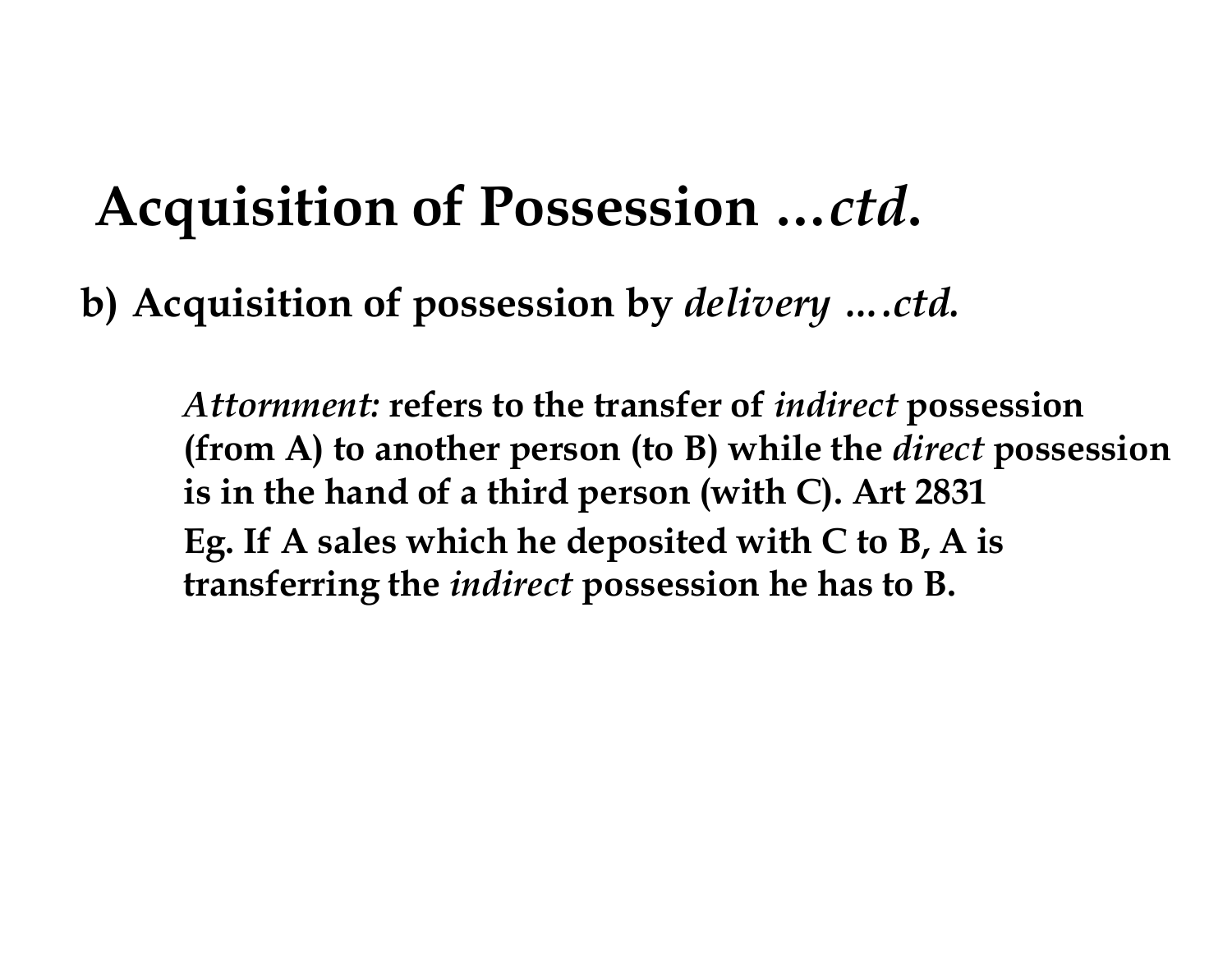# Acquisition of Possession …ctd. **Acquisition of Possession ...ctd.**<br>
c) Acquisition of possession by operation of the *law*<br>
- Possession may also be acquired by law.<br>
- This happens when possession changes hands as a result

- - Possession may also be acquired by law.
- This happens when possession changes hands as a result operation of the law; not by the initiation of the parties. isition of Possession ..<br>
isition of possession by operati<br>
ssession may also be acquired by la<br>
is happens when possession chang<br>
eration of the law; not by the initial<br>
Eg. In case of succession, Art 826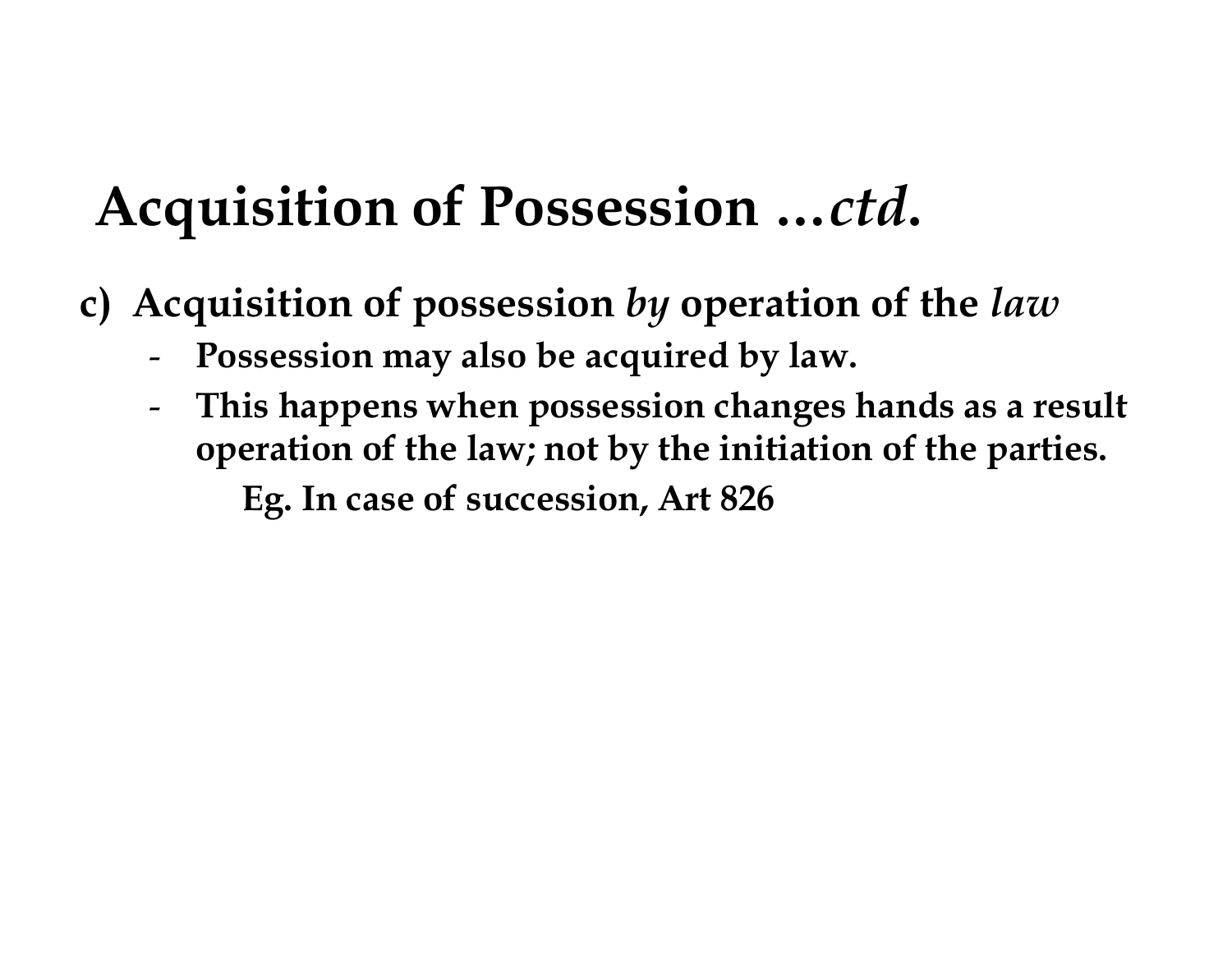## Transfer of Possession The carries of **Possession**<br>1. Deliver of the thing;<br>1. Deliver of the thing;<br>2. Delivery of the document that i<br>3. Constructive delivery; and, **Ansfer of Possession<br>
There are 4 main ways of transferi<br>
1. Deliver of the thing;<br>
2. Delivery of the document that repi<br>
3. Constructive delivery; and,<br>
4.** *Traditio brevi menu***<br>
Transfer of possession by delive**

- **There are 4 main ways of transferring possession Example 18.5 The document of Possession**<br>2. Deliver of the thing;<br>2. Deliver of the thing;<br>2. Delivery of the document that represent the thing;<br>3. Constructive delivery; and,<br>4. Traditio brevi menu
	-
	-
	-
	-
	- **Example 18.5 There are 4 main ways of transferring posse**<br>
	There are 4 main ways of transferring posse<br>
	1. Deliver of the thing;<br>
	2. Delivery of the document that represent the ti<br>
	3. Constructive delivery; and,<br>
	4. *Trad*
	- **Transfer of Possession**<br>
	There are 4 main ways of transferring possession<br>
	1. Deliver of the thing;<br>
	2. Delivery of the document that represent the thing;<br>
	3. Constructive delivery; and,<br>
	4. Traditio brevi menu<br>
	1. Transf Transfer of possession from one person (transferor) to another (transferee) by delivery of the thing. Art 1143
		- This usually happens by contract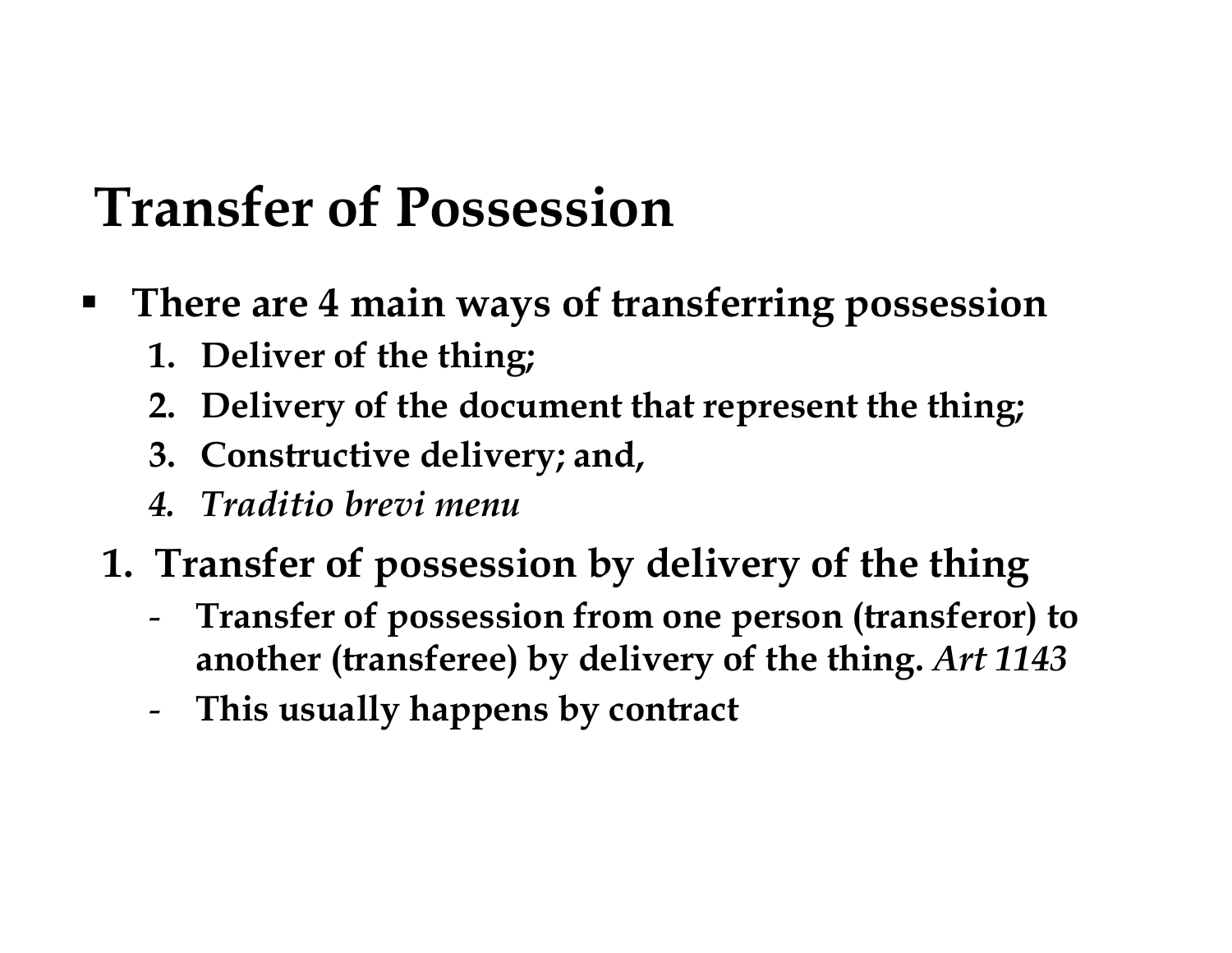### Transfer of Possession …ctd.

- Transfer of Possession ...*ctd*.<br>2. Transfer of possession by delivery of the document<br>representing the thing<br>- As provided in Art 1144 possession may be transferred to a new representing the thing
	- As provided in Art 1144 possession may be transferred to a new possessor by delivery of the thing representing the thing. **Example 1 Transfer of Possession by delivery of the document**<br> **Example 1 Transfer of possession by delivery of the document**<br> **As provided in Art 1144 possession may be transferred to a new**<br>
	possessor by delivery of the mestration produces are the thing<br>resenting the thing<br>As provided in Art 1144 possession may be transferred<br>possessor by delivery of the thing representing the thi<br>This is not referring to **immovables** and **special moval**<br>
	- This is not referring to immovables and special movables which
	- replacing the thing, eg.:-
		- ዲክላራሲዮን (customs declaration)
		-
		- Warehouse deposit vouchers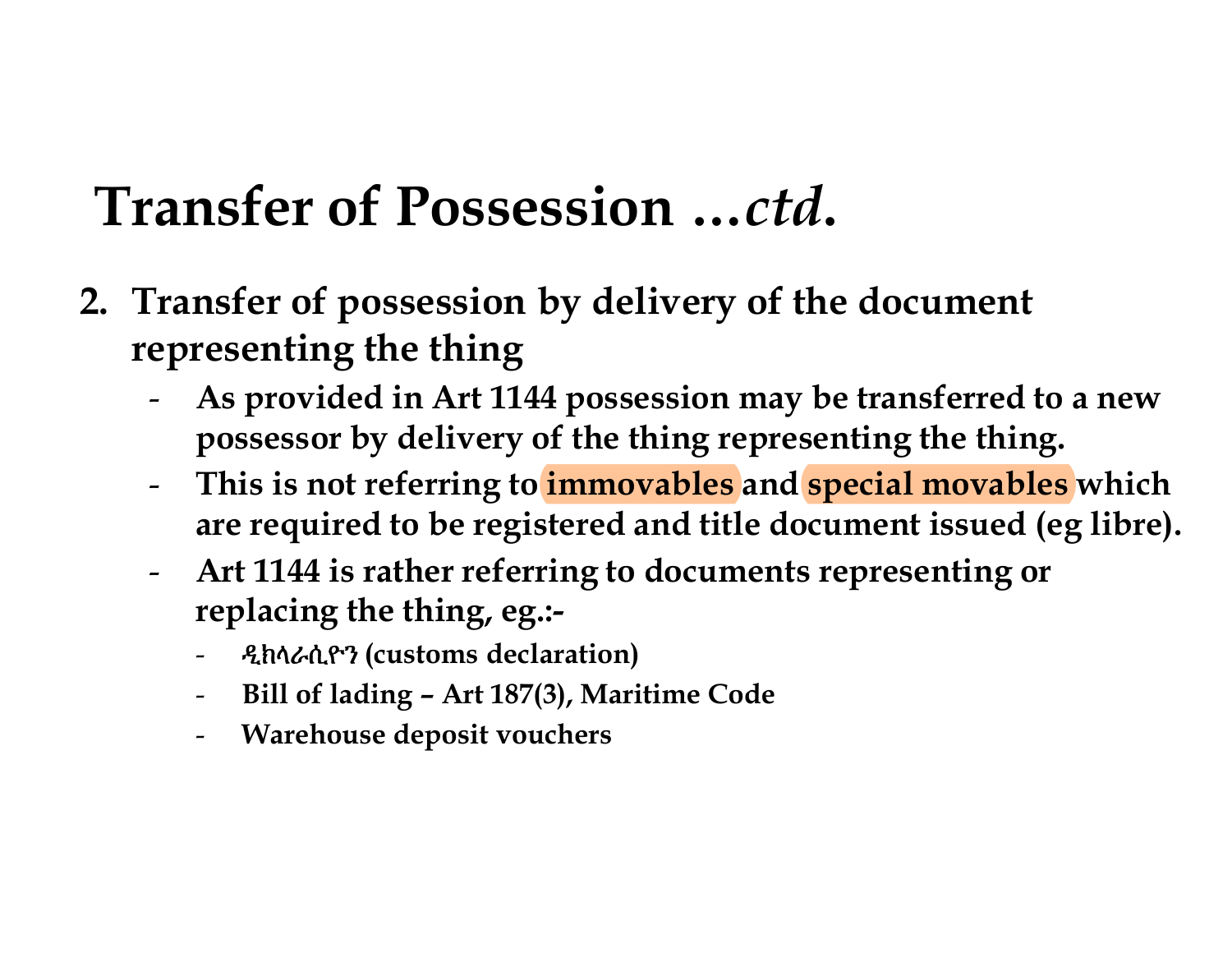### Transfer of Possession …ctd.

- 
- Transfer of Possession ...*c*<br>3. Constructive delivery<br>- Here possession will be transferred to<br>actual transfer of the object. See Art 11 Here possession will be transferred to a new possessor without actual transfer of the object. See Art 1145(1) • 'things certain' – the thing must exist in advance; it should not relate to a
	- future thing.
	- 'things that are generic specie' should be non-fungible. It must be easily identifiable with no possibility of substituting one with another of equivalent value.
	- **Example 18 All increases the thing for an expresses of without**<br> **example 19 All increases the consistence of the object. See Art 1145(1)**<br>
	 'things certain' the thing must exist in advance; it **should not relate to a** may be made in different ways: by written or oral declarator statement, by putting on marks/sign posts on the object, or by putting separately.
	- Art 1145(2) is intended to prevent fraudulent act of traders on their creditors.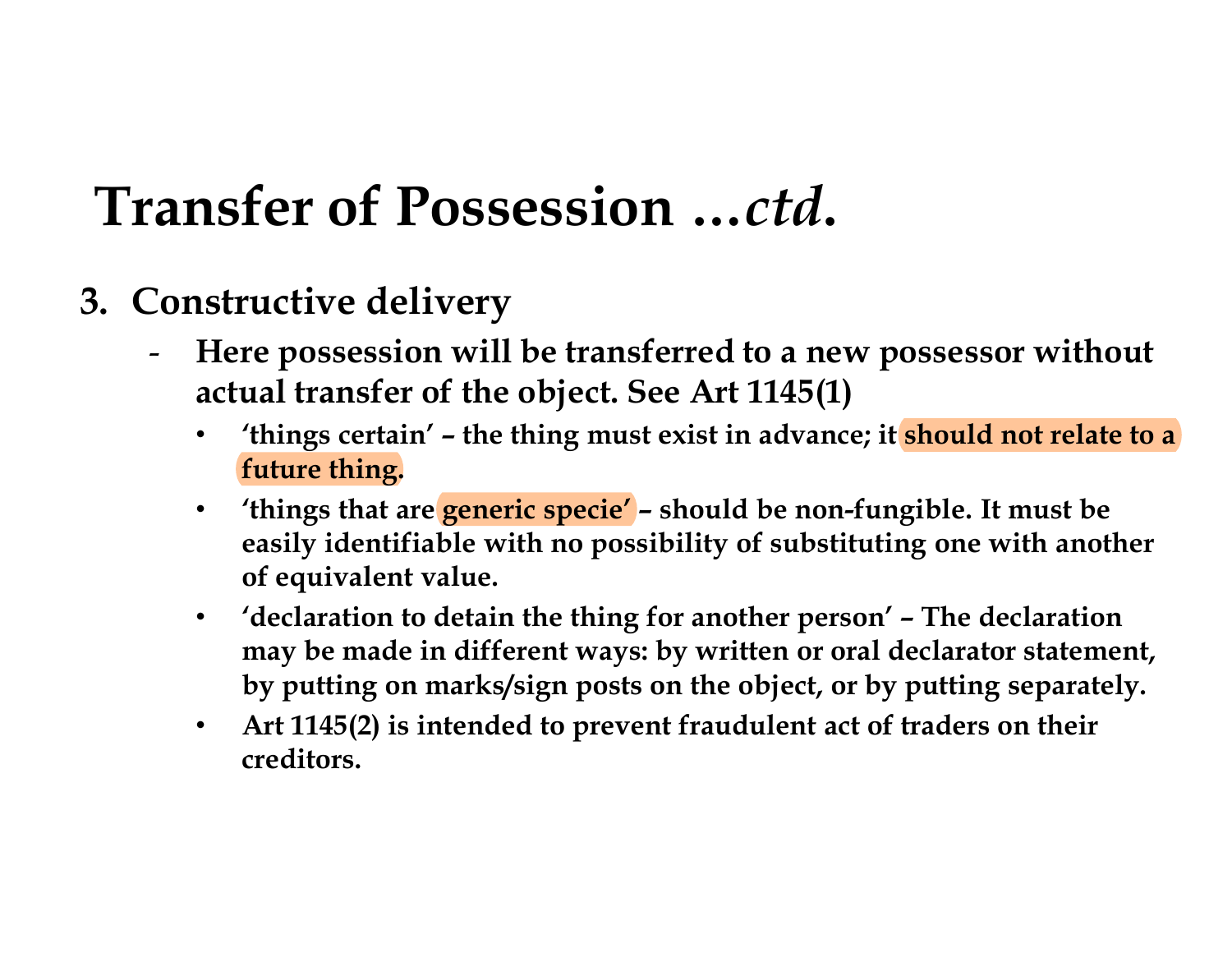### Transfer of Possession …ctd.

- 
- Transfer of Possession ...ctd.<br>4. Traditio brevi menu<br>- Art 1147(1) shows that transfer of possession<br>made by transferring indirect possession to - Art 1147(1) shows that transfer of possession can also be made by transferring indirect possession to the person who has the direct possession of the thing, without actually delivery of the thing. **The Transfer of Possession ...ctd.**<br>
Fraditio brevi menu<br>
- Art 1147(1) shows that transfer of possession can also be<br>
made by transferring indirect possession to the person who<br>
has the direct possession of the thing, wi
	- consent or court order. It will not result from the unilateral will of the direct possessor.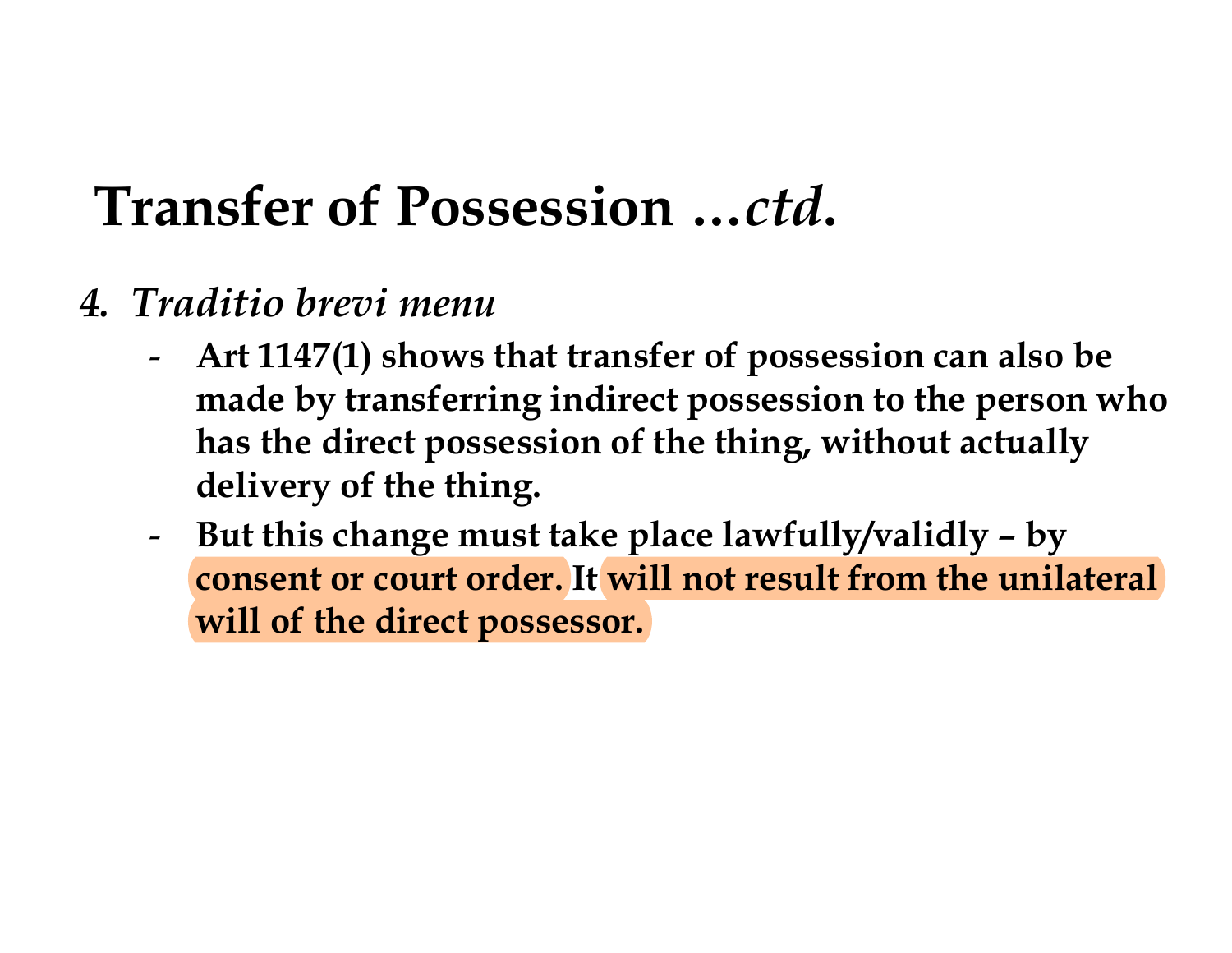### Defects/Vices of Possessions

- **These are facts or situations relating to the manner of** acquisition or exercise of control over a thing and which make the possession an imperfect one.
- The known sources of defective possession are:
	- Secrecy (clandestineness)
	- Dubiousness (equivocal/ambiguousness/uncertainty)
	- Violence
	- Discontinuity
	- Precariousness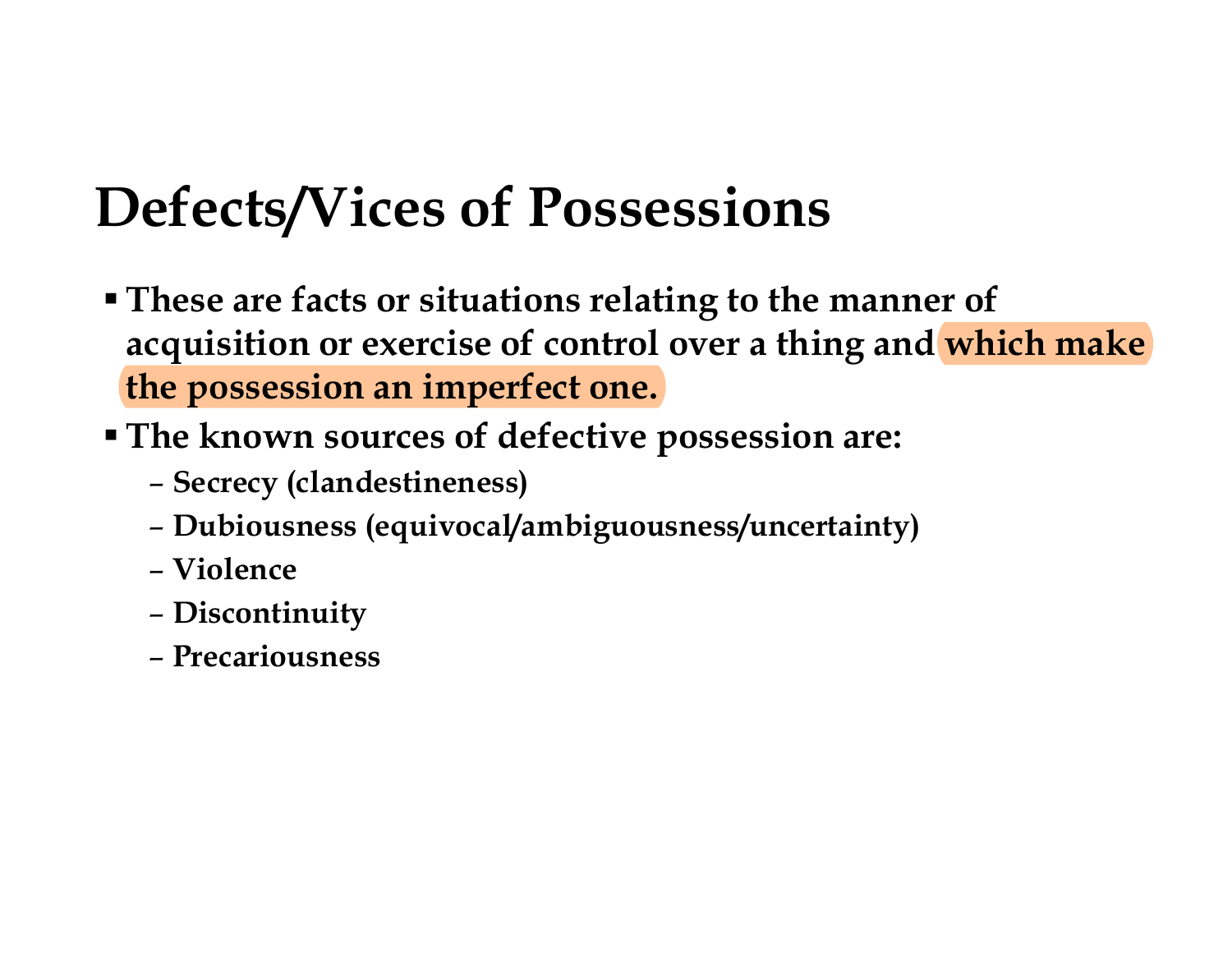### Defects/Vices of Possessions …ctd.

 $\square$  Secrecy (clandestineness)

- This arises when a person hides his status or his acts relating to the possession from the public.
- A person may make his possession secrete either at the time of taking possession or in the manner he uses the object. Art 1146(2)
- Gives no right to the possessor: Art 1146(1)
- Dubiousness (equivocal/ambiguousness/uncertainty)
	- Possession is dubious when it is not clear as to the possessor or holder status of the person controlling a thing; that is when the intention of the person controlling the thing is not clear. Art 1146(3)
	- Gives rise to no right to the possessor: Art 1146(1)
- $\Box$  Violence
- Discontinuity
- □ Precariousness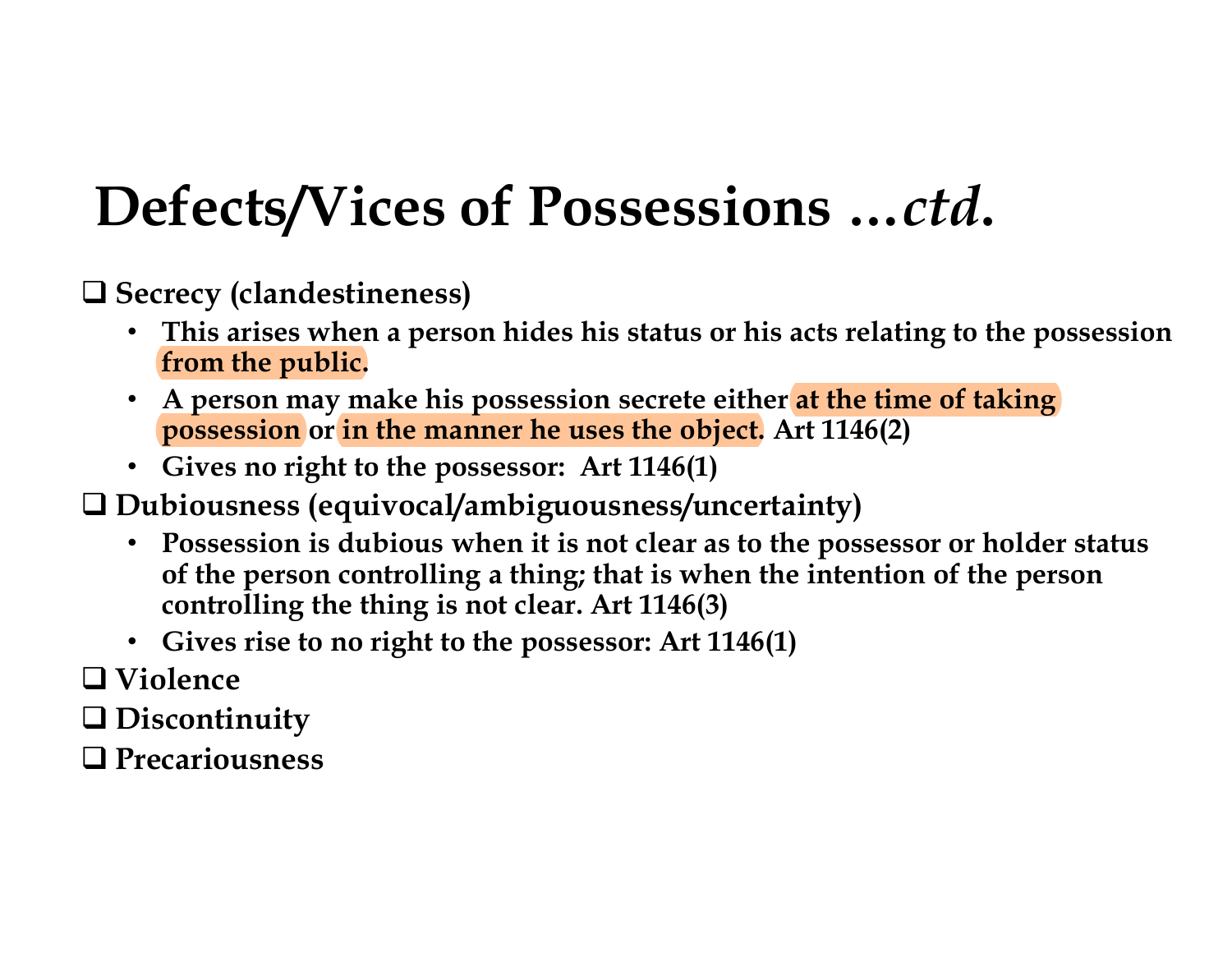### Defects/Vices of Possessions …ctd.

### $\Box$  Violence

• This relates to the manner the possession is acquired. If the possession is acquired by violence (physical or psychological) or without consent of the previous possessor.

□ Discontinuity

- When a person claims to be a possessor, he has to continue the possession without interruption. Obviously, reasonable interruption is tolerable. acquired by violence (physical or psychological) c<br>previous possessor.<br>Discontinuity<br>• When a person claims to be a possessor, he has to<br>without interruption. Obviously, reasonable inter<br>• Once a person controls an object
- Once a person controls an object his control should not be erratic, i.e., control the thing today, lose it tomorrow & regain it again.
- Art 1142

□ Precariousness

- Possession is precarious when a person controls a thing on his own account/his own interest but acknowledges the possession of another person
-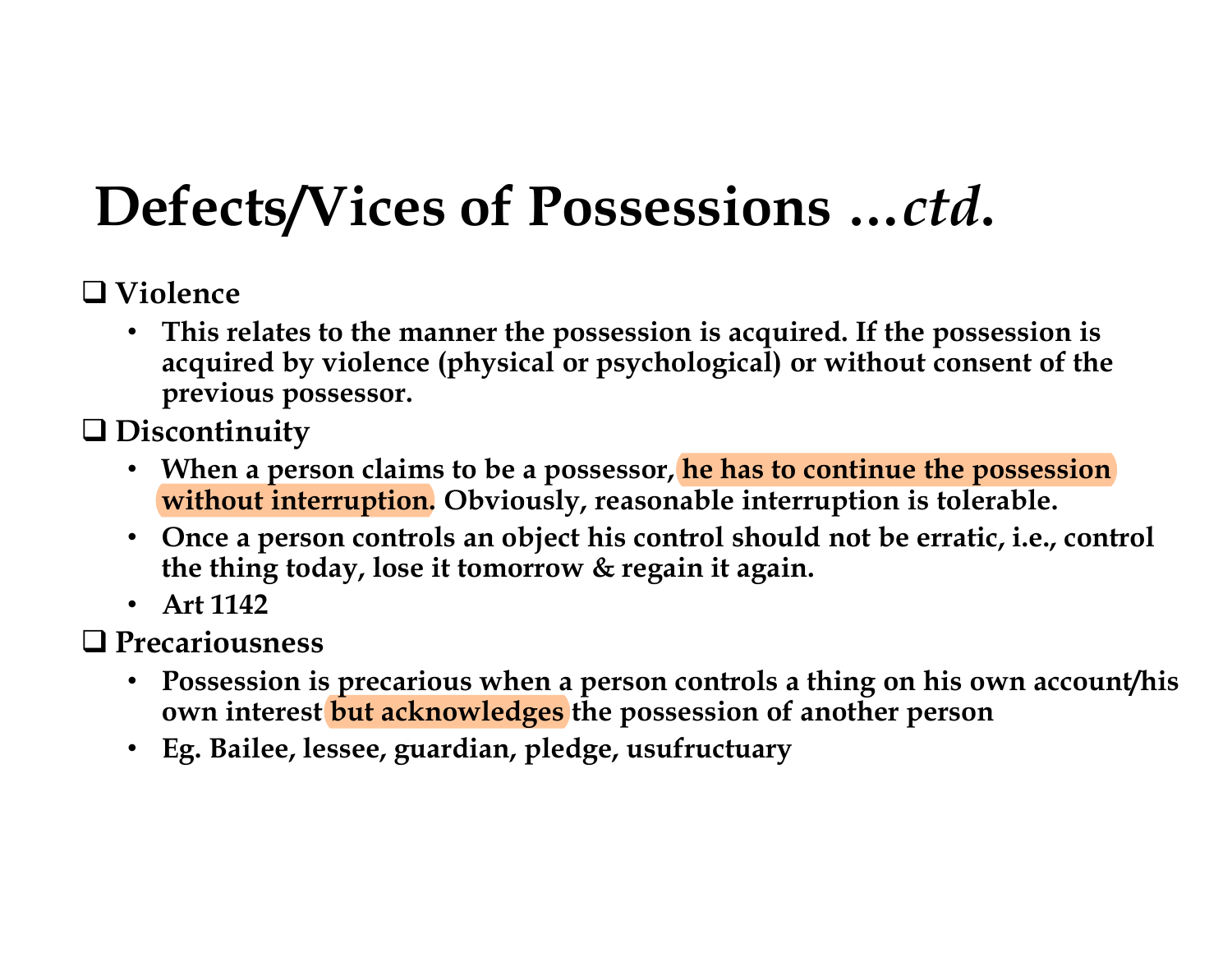### Termination of Possession

- $\Box$  Possession may terminate on anyone of the following circumstances: **Example 30** Sossession may terminate on anyone of the following<br>
rcumstances:<br>
Loss of both *animus* & *corpus* elements of possession<br>
Loss of the *corpus*, preserving the *animus*<br>
Loss of the *animus*, while the object
	- o Loss of both animus & corpus elements of possession
	- $\circ$  Loss of the *corpus*, preserving the *animus*
	- $\circ$  Loss of the *animus*, while the object is preserved
- o Loss of both animus & corpus elements of possession
	- A person may lose both the *animus* & the *corpus* in one of the two ways:
		-
		- Abandoning the object (turning it into res derelictae)